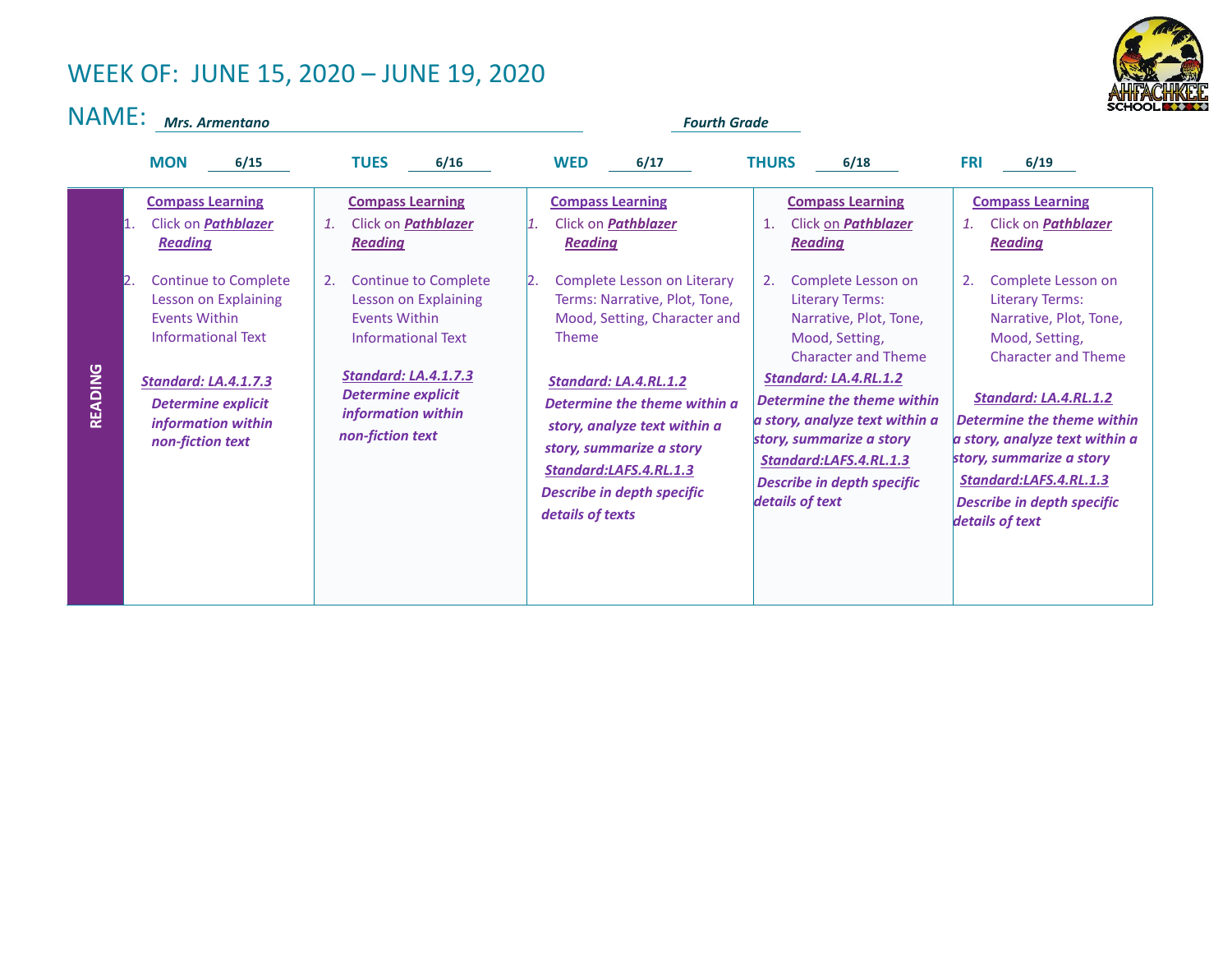| <b>MATH</b>           | <b>Compass Learning</b><br>Click on Pathblazer<br>1.<br><b>Math</b><br><b>Complete Your Daily</b><br>2.<br>Lesson on Geometry:<br><b>Attributes of Polygons</b><br>Standards: MAFS.4.G.1.1;<br>MAFS.4.G.1.2; MAFS.4.G.2.3<br>Classifying dimensional figures<br>into categories based on their<br>properties | <b>Compass Learning</b><br>Click on <i>Pathblazer Math</i><br>1.<br>2.<br>Complete Your Daily Lesson<br>on Geometry: Classify<br><b>Triangles According to</b><br><b>Angle Size</b><br>Standards: MAFS.4.G.1.1;<br>MAFS.4.G.1.2; MAFS.4.G.2.3<br>Classifying dimensional figures into<br>categories based on their properties | <b>Compass Learning</b><br>Click on <i>Pathblazer Math</i><br>1 <sup>1</sup><br>Complete Your Daily Lesson<br>2.<br>on Geometry: Classify<br>Triangles According to Side<br>Lengths<br>Standards: MAFS.4.G.1.1;<br>MAFS.4.G.1.2;MAFS.4.G.2.3<br>Classifying dimensional figures into<br>categories based on their properties | <b>Compass Learning</b><br>Click on Pathblazer<br>1.<br><b>Math</b><br>2. Complete Your Daily<br>Lesson on Geometry:<br>Classify Points, Lines,<br>Segments and Rays<br>Standards: MAFS.4.G.1.1;<br>MAFS.4.G.1.2; MAFS.4.G.2.3<br>Classifying dimensional figures<br>into categories based on their<br>properties | <b>Compass Learning</b><br>Click on <i>Pathblazer Math</i><br>1.<br>2.<br>Complete Your Daily<br>Lesson on Geometry:<br>Classify Points, Lines,<br><b>Segments and Rays</b><br>Standards: MAFS.4.G.1.1;<br>MAFS.4.G.1.2; MAFS.4.G.2.3<br>Classifying dimensional figures<br>into categories based on their<br>properties |
|-----------------------|--------------------------------------------------------------------------------------------------------------------------------------------------------------------------------------------------------------------------------------------------------------------------------------------------------------|-------------------------------------------------------------------------------------------------------------------------------------------------------------------------------------------------------------------------------------------------------------------------------------------------------------------------------|------------------------------------------------------------------------------------------------------------------------------------------------------------------------------------------------------------------------------------------------------------------------------------------------------------------------------|-------------------------------------------------------------------------------------------------------------------------------------------------------------------------------------------------------------------------------------------------------------------------------------------------------------------|--------------------------------------------------------------------------------------------------------------------------------------------------------------------------------------------------------------------------------------------------------------------------------------------------------------------------|
| <b>MUSIC</b>          | 10:00 -10:30                                                                                                                                                                                                                                                                                                 | 10:00 -10:30                                                                                                                                                                                                                                                                                                                  | $10:00 - 10:30$                                                                                                                                                                                                                                                                                                              | $10:00 - 10:30$                                                                                                                                                                                                                                                                                                   | 10:00 -10:30                                                                                                                                                                                                                                                                                                             |
|                       | <b>LIVE ON WEBEX</b>                                                                                                                                                                                                                                                                                         | <b>LIVE ON WEBEX</b>                                                                                                                                                                                                                                                                                                          | <b>LIVE ON WEBEX</b>                                                                                                                                                                                                                                                                                                         | <b>LIVE ON WEBEX</b>                                                                                                                                                                                                                                                                                              | <b>LIVE ON WEBEX</b>                                                                                                                                                                                                                                                                                                     |
|                       | <b>Mr. Taveras</b>                                                                                                                                                                                                                                                                                           | <b>Mr. Taveras</b>                                                                                                                                                                                                                                                                                                            | <b>Mr. Taveras</b>                                                                                                                                                                                                                                                                                                           | <b>Mr. Taveras</b>                                                                                                                                                                                                                                                                                                | <b>Mr. Taveras</b>                                                                                                                                                                                                                                                                                                       |
| STEM                  | 10:30-11:00                                                                                                                                                                                                                                                                                                  | 10:30-11:00                                                                                                                                                                                                                                                                                                                   | 10:30-11:00                                                                                                                                                                                                                                                                                                                  | 10:30-11:00                                                                                                                                                                                                                                                                                                       | 10:30-11:00                                                                                                                                                                                                                                                                                                              |
|                       | <b>LIVE ON WEBEX</b>                                                                                                                                                                                                                                                                                         | <b>LIVE ON WEBEX</b>                                                                                                                                                                                                                                                                                                          | <b>LIVE ON WEBEX</b>                                                                                                                                                                                                                                                                                                         | <b>LIVE ON WEBEX</b>                                                                                                                                                                                                                                                                                              | <b>LIVE ON WEBEX</b>                                                                                                                                                                                                                                                                                                     |
|                       | Ms. Oliva                                                                                                                                                                                                                                                                                                    | <b>Ms. Oliva</b>                                                                                                                                                                                                                                                                                                              | Ms. Oliva                                                                                                                                                                                                                                                                                                                    | Ms. Oliva                                                                                                                                                                                                                                                                                                         | Ms. Oliva                                                                                                                                                                                                                                                                                                                |
| VIRTUAL<br>FIELD TRIP | 11:00-12:00                                                                                                                                                                                                                                                                                                  | 11:00-12:00                                                                                                                                                                                                                                                                                                                   | 11:00-12:00                                                                                                                                                                                                                                                                                                                  | 11:00-12:00                                                                                                                                                                                                                                                                                                       | 11:00-12:00                                                                                                                                                                                                                                                                                                              |
|                       | <b>VIRTUAL FIELD TRIP</b>                                                                                                                                                                                                                                                                                    | <b>VIRTUAL FIELD TRIP</b>                                                                                                                                                                                                                                                                                                     | <b>VIRTUAL FIELD TRIP</b>                                                                                                                                                                                                                                                                                                    | <b>VIRTUAL FIELD TRIP</b>                                                                                                                                                                                                                                                                                         | <b>VIRTUAL FIELD TRIP</b>                                                                                                                                                                                                                                                                                                |
|                       | <b>THROUGH WEBEX</b>                                                                                                                                                                                                                                                                                         | <b>THROUGH WEBEX</b>                                                                                                                                                                                                                                                                                                          | <b>THROUGH WEBEX</b>                                                                                                                                                                                                                                                                                                         | <b>THROUGH WEBEX</b>                                                                                                                                                                                                                                                                                              | <b>THROUGH WEBEX</b>                                                                                                                                                                                                                                                                                                     |
|                       | Ms. Oliva                                                                                                                                                                                                                                                                                                    | Ms. Oliva                                                                                                                                                                                                                                                                                                                     | Ms. Oliva                                                                                                                                                                                                                                                                                                                    | Ms. Oliva                                                                                                                                                                                                                                                                                                         | Ms. Oliva                                                                                                                                                                                                                                                                                                                |